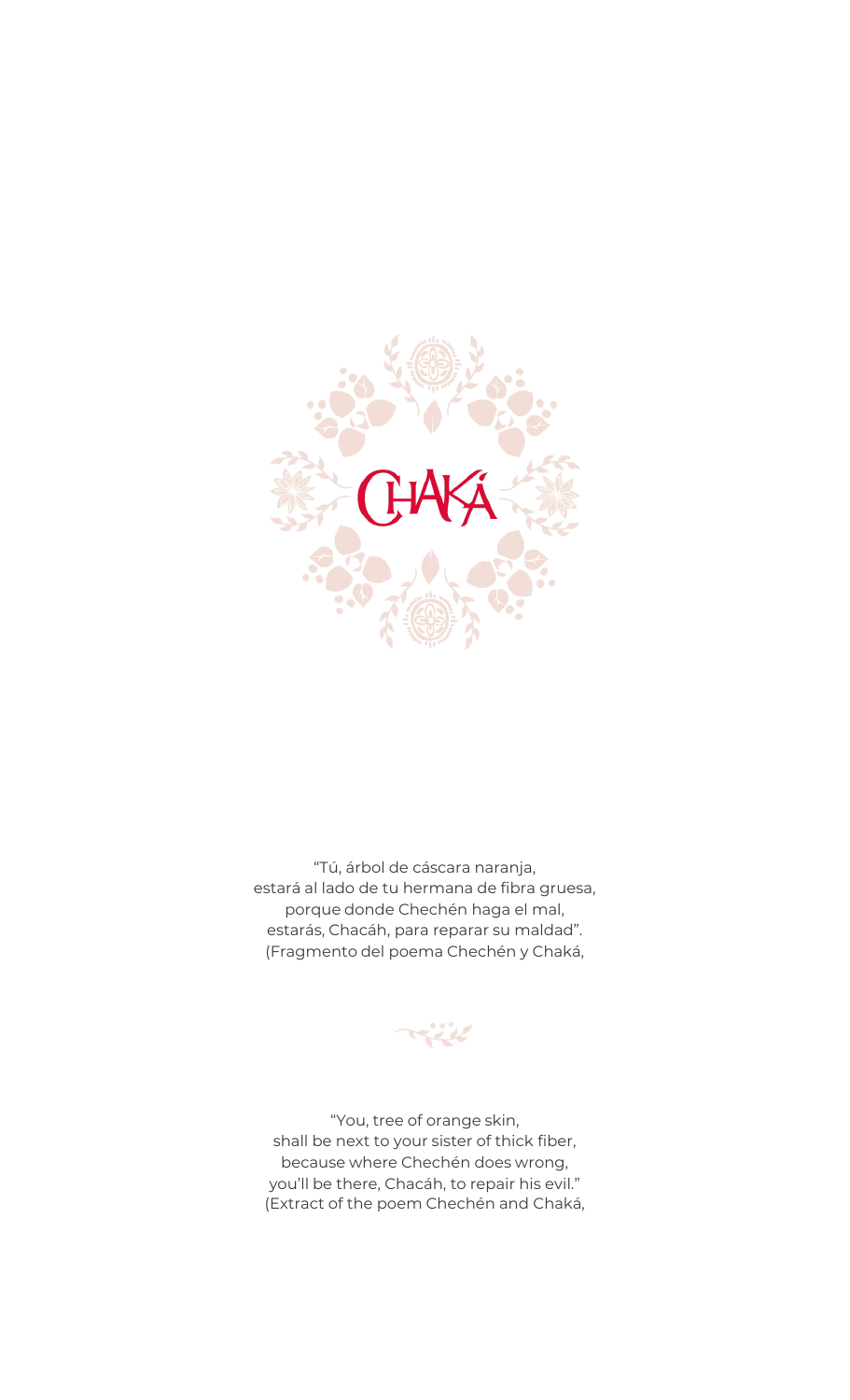# LA LEYENDA DE **KINICH Y TIZIC**

La península de Yucatán está llena de historias y leyendas que nos permiten conocer un poco más de esta rica cultura. En esta región, existen dos árboles bastante conocidos; un árbol venenoso, el chechén, y otro que por el contrario tiene múltiples beneficios y propiedades medicinales, el chaká.

Cuenta la leyenda que Kinich y Tizic eran dos príncipes mayas, con fuerza y habilidades extraordinarias y conocidos como los mejores guerreros de todos los tiempos, pero de temperamentos opuestos como la tierra y el agua. Kinich —el más joven de los dos— era gentil y cálido como el sol, bondadoso y respetado por todo el pueblo. Su hermano Tizic, en cambio, era arrogante, despiadado y temido por todos.

Un día, una joven de extraordinaria belleza llamada Nicté-Ha conquistó a los dos hermanos con su dulce sonrisa y buen corazón. Dispuestos a competir por su amor se declararon un duelo a muerte. Tras una sangrienta batalla ambos hermanos murieron.

Al llegar al mundo de los espíritus, Tizic y Kinich suplicaron perdón a los dioses, pues se habían dado cuenta de que nunca volverían a estar con Nicté-Ha. Así pues, ambos rogaron por una oportunidad para ver a la hermosa doncella una vez más. Su deseo fue concedido con la condición de que estarían siempre juntos. Tizic fue convertido en un árbol de chechén, provocando con su savia negra quemaduras y llagas en la piel. Para enmendar el daño ocasionado por su hermano, Kinich fue transformado en un árbol de chaká, cuya savia cura y reconforta las heridas del chechén. Nicté-Ha falleció de tristeza pero fue regresada a la vida como una hermosa flor blanca que crece cerca del agua.

Este es el porqué de que se encuentre un chechén siempre junto a un chaká, y con suerte, se halle cerca una hermosa Nicté-Ha.



#### THE LEGEND OF **KINICH AND TIZIC**

The Yucatan Peninsula is full of stories and legends that tell us more about the rich culture that surrounds us. The area has two very well-known trees; a poisonous tree called the Chechén, and another tree that has many benefits and medicinal properties; the Chacá.

But, it wasn't always this way. Legend has it that there were two Mayan warriors, Kinich and Tizic, with extraordinary strength and abilities. They were known as the best warriors of all time; but their temperaments were as opposite as fire and water. Kinich – the younger of the two – was gentle and warm like the sun, good, and respected by the entire village. His brother Tizic was arrogant, ruthless and feared by everyone.

One day, a girl of extraordinary beauty named Nicté-Ha captivated the two brothers with her sweet smile and good heart. Willing to compete for her love, they declared a duel to the death. After a bloody battle, both brothers lost their lives. When they arrived in the spirit world, Tizic and Kinich begged the gods for forgiveness, as they realized they would never lay eyes on Nicté-Ha again. Both pleaded for the opportunity to see the beautiful damsel one more time. Their wish was granted under the condition that they remain together forever. Tizic was turned into a Chechén tree, whose black sap causes burns and sores on the skin of anyone who touches it. To remedy the damage caused by his brother, Kinich was turned into a Chacá tree, whose sap comforts and cures the burns of the Chechén.Nicté-Ha died of a broken heart, but was reborn as a beautiful white flower that grows near water.

This is the story of why a Chechén tree always grows near a Chacá, and with luck, a Nicté-Ha will be found nearby as well.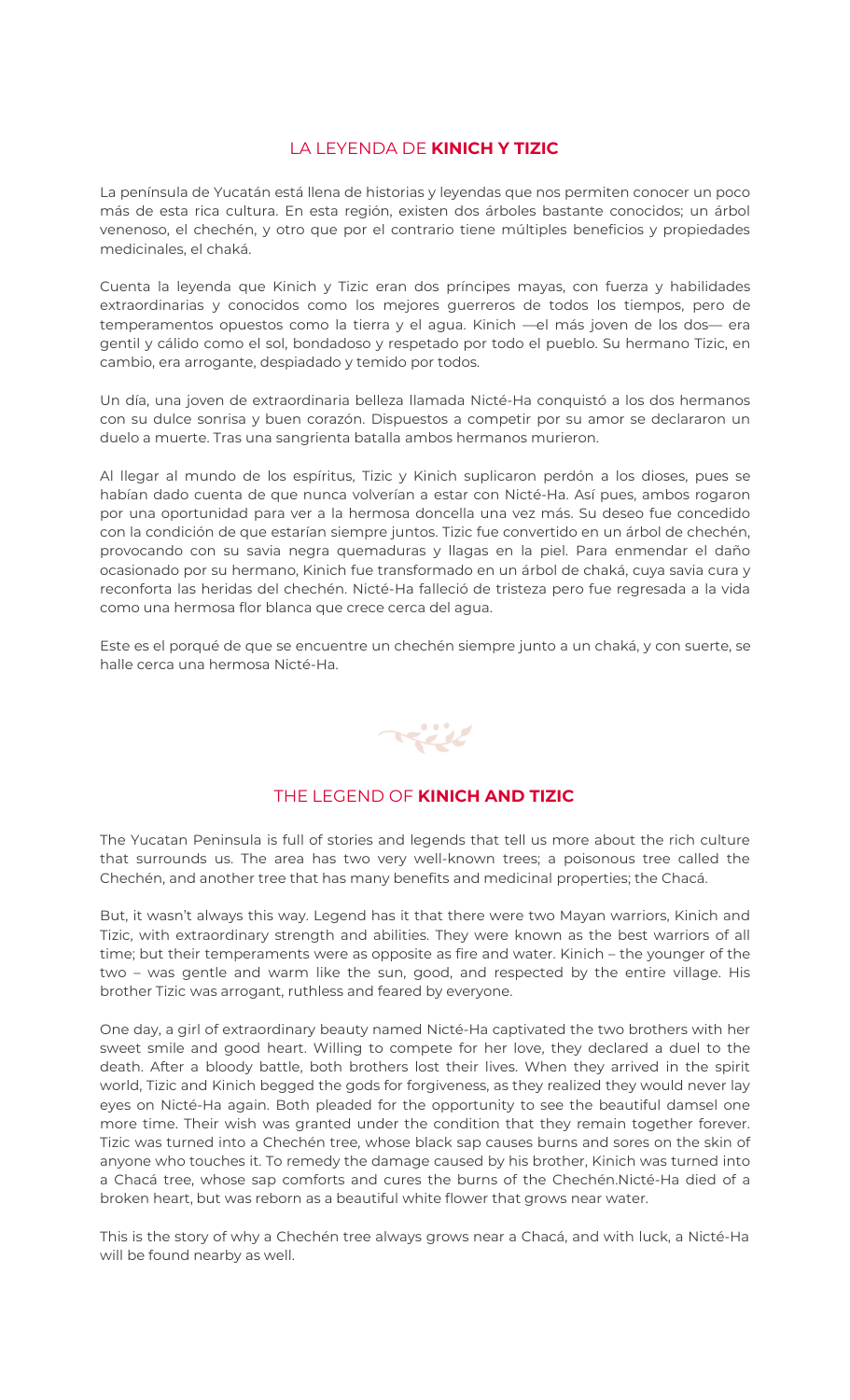# **CHE´EN U´PIÍTHJ ENTRADAS /** *APPETIZERS*

**Camarón en aguachile de recado blanco y xe'ek de cítricos** *Shrimp aguachile in a white spices paste and citrus salad* Ceviche de camarón, ensalada de cítricos, vinagreta con ceniza de habanero de Yucatán, acompañado con chips de tortillas de colores *Shrimp ceviche, citrus salad, vinaigrette with Yucatecan habanero chili ash, and colored tortilla chips \$210* **Ensalada de frutos frescos y dulce de papaya**  $\mathbb{R}$ *Fresh fruit salad and sweet papaya purée* Hojas tiernas sobre puré de dulce de papaya, semillas tostadas y láminas de queso sopero. S*erved with green leaves over a sweet papaya purée, toasted sunflower seeds, and fresh Yucatecan cheese slices \$190* **Atún en recado rojo y mermelada de tomatillo con piña ahumada** *Tuna salad in a red annatto paste, green tomato, and smoked pineapple jam* Atún marinado en recado rojo con naranja agria acompañado

con una ensalada de hojas tiernas *Tuna marinated in red annatto paste and bitter orange with a green leaf salad \$210*

**Ensalada de tomates con pesto de hoja santa** *Tomato salad with a Mexican pepper leaf pesto*

Tomates mixtos, hojas frescas con vinagreta cítrica y sal de chapulín, acompañado con sorbete de naranja agria *Mixed tomatoes, fresh leaves with a citrus vinaigrette, and cricket salt, with a bitter orange sorbet \$190*

一点 **Pimes con chicharrón prensado en adobo con chiltomate** *Pimes with pork crackling in adobo sauce and a chili and tomato sauce* Gordita de maíz frita con chicharrón, frijol refrito y salsa de jitomate asado *Corn fried masa with pork crackling, beans, and grilled tomato sauce \$190*

**Salbut de salpicón de res** *Beef salad salbute* Tortilla frita en aceite rellena de salpicón tradicional de res y naranja local, servida con mayonesa de cilantro y habanero *Fried tortilla filled with traditional shredded beef salad and bitter orange, served with cilantro and habanero mayonnaise \$205*

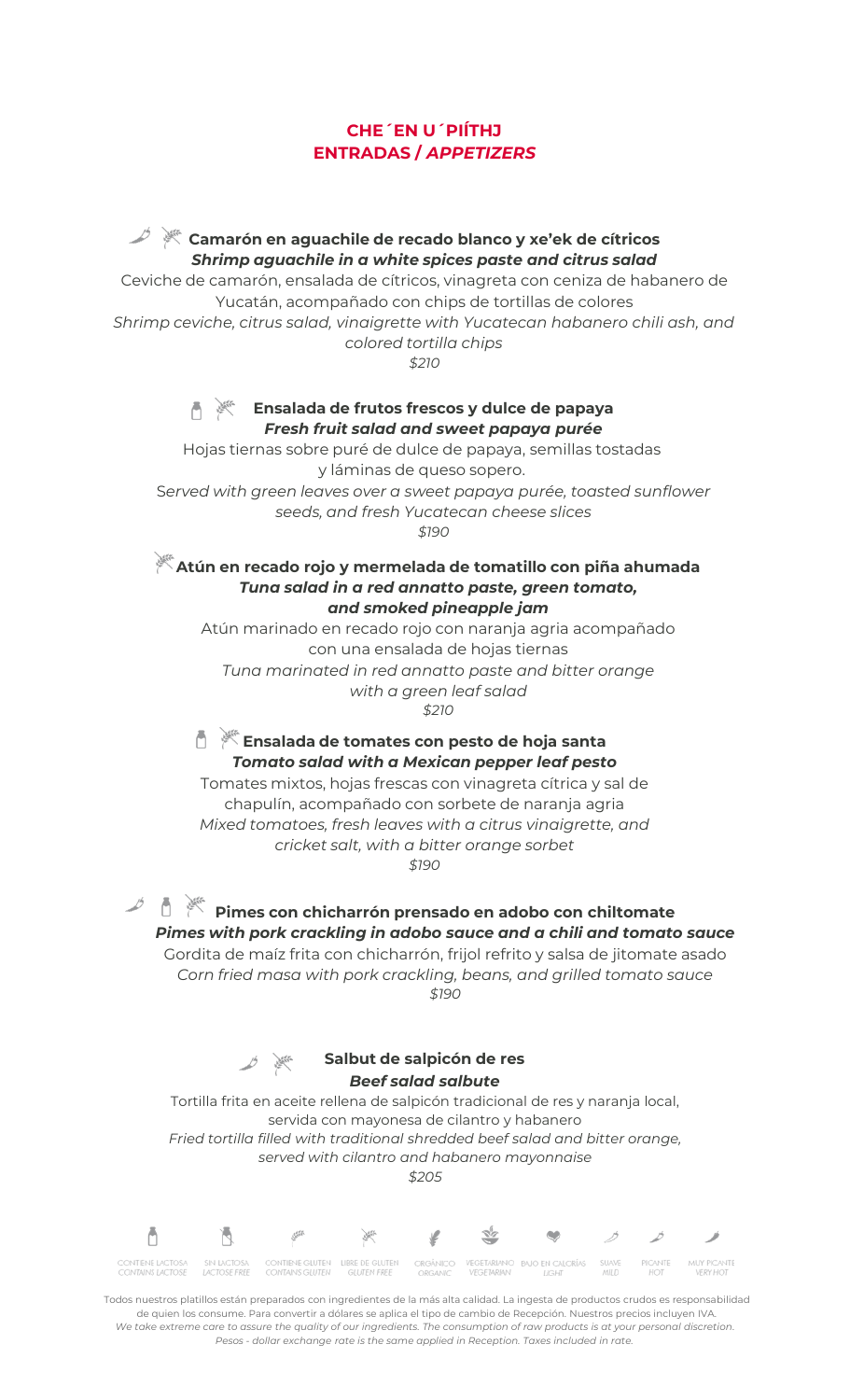# **Brazo de reina en salsa de tomate frita**

*Yucatecan "Brazo de Reina" in a fried tomato sauce* Tamal de maíz con chaya, relleno de huevo duro, semilla de calabaza y tomate frito *Corn dough tamal with chaya leaf, stuffed with hard boiled egg, pumpkin seeds, and fried tomato*

*\$210*

**Queso relleno, salsa de k'ool y cebollas en escabeche Stuffed cheese, k'ool sauce, and pickled onions**

Queso de bola relleno de carne de cerdo y salsa espesa de jugo de carne sobre cebollas en escabeche *Dutch cheese stuffed with pork and thick meat juice sauce over pickled onions*

*\$190*



#### **Empanadas de lomitos estilo Valladolid Valladolid-style empanadas with pork loins**

Tortilla frita rellena de lomo de cerdo con tomate y queso de hebra, acompañado con distintos aderezos y cebolla en naranja agria *Fried tortilla stuffed with tomato and Oaxaca cheese, topped with a selection of dressings and onion in bitter orange \$180*

> **CHOKO´OB SOPAS /** *SOUPS*



#### **Crema de calabaza con miel de piloncillo** *Pumpkin creamy soup with piloncillo honey*

Acompañada con tomates semi deshidratados y camarón a la plancha *With semi-dehydrated tomatoes and grilled shrimp \$220*

## **Sopa de lima tradicional** *Traditional lime soup*

Lima agria, chiles locales y tomate asados, acompañada de fritura de tortilla, pollo deshebrado, pimientos y aguacate *Bitter lime soup, local chilis, and grilled tomatoes, with tortilla chips, shredded chicken, peppers, and avocado*

*\$220*

# **U´UTZ HA´ANA BUEN COMER /** *BON APPÉTIT*

**Papadzul de requesón con calabaza local** *Ricotta papadzul with local Yucatecan pumpkin* Tortilla suave rellena de requesón con calabaza local frita, bañada en crema de epazote y salsa de tomate *Soft tortilla stuffed with ricotta cheese with fried local Yucatecan pumpkin, topped with epazote cream and tomato sauce \$190* Ō CONTIENE LACTOSA<br>CONTAINS LACTOSE CONTIENE GLUTEN<br>CONTAINS GLUTEN LIBRE DE GLUTEN **BAJO EN CALORÍAS**<br>LIGHT SUAVE PICANTE MUY PICANTE<br>VERY HOT LACTOSE FREE MILD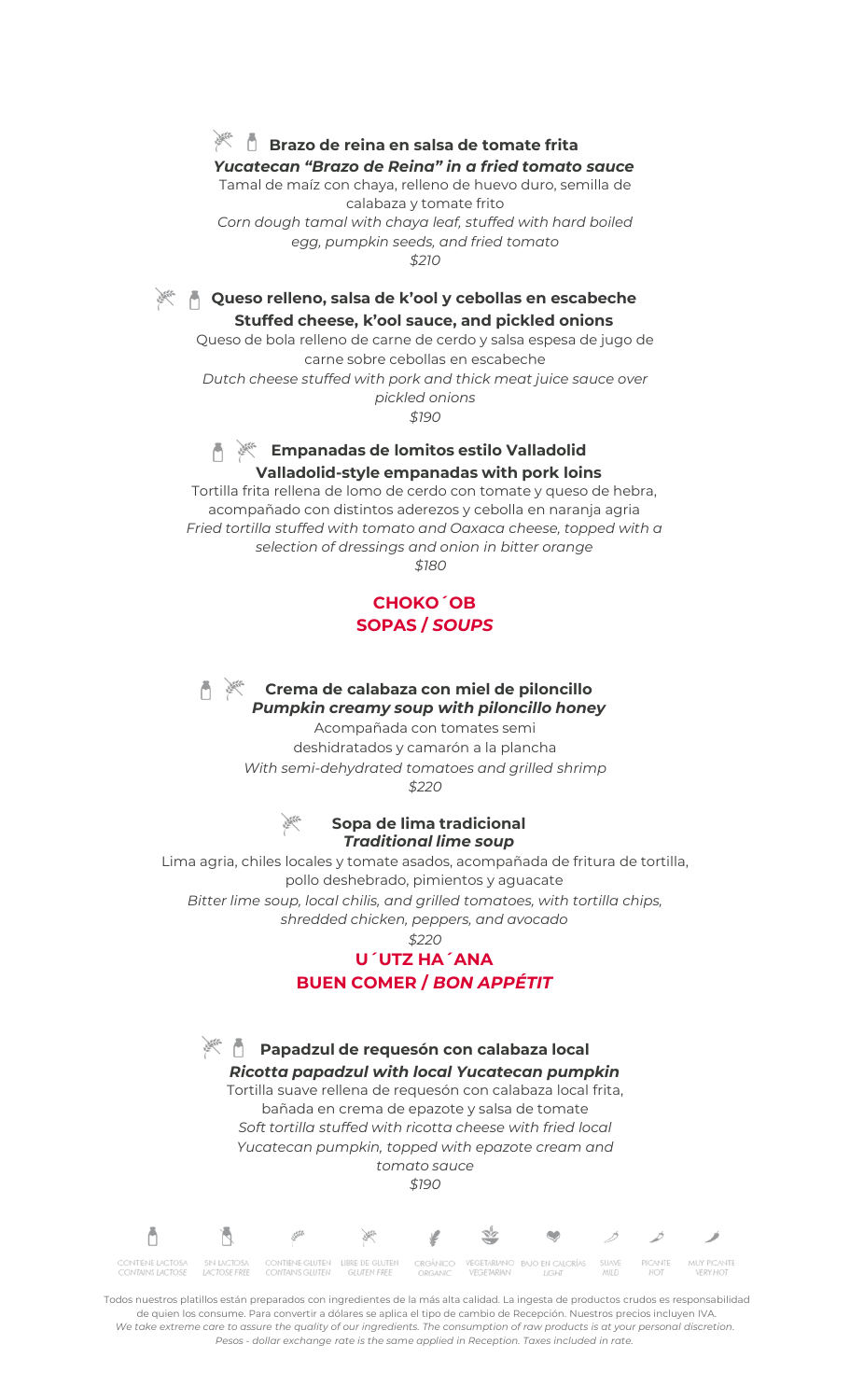## **CHE´EN BAKGH CARNES /** *STEAKS*

# **Pork belly confitado, frijol k'abax y chiltomate**

*Pork belly confit, k'abax beans, and chili and tomato sauce*

Cerdo en coccion lenta con costra crujiente, reducción de jugo de frijol y salsa de tomate asado *Slow-cooked pork with a crispy crust, bean juice reduction, and grilled tomato sauce*

*\$490*

# **Costilla estilo pibil, jugo de carne y xnipec** *Pibil-style short rib, meat juice, and xnipec*

Costilla de res en cocción lenta marinada con achiote y acompañada de cebolla curtida con naranja agria y jugo de cerdo pibil *Slow-cooked short rib marinated with an annatto seed paste, with pickled onion in bitter orange and pibil pork juice \$490*

# $\mathbb{Z}^{\mathbb{Z}}$   $\mathbb{\tilde{D}}$  Filete Angus al grill, chilmole y joroches de longaniza de Valladolid

*Grilled Angus steak, chilmole, and corn balls stuffed with Valladolid sausage* Res con recado rojo y salsa de frijol colado con chiles quemados, acompañado de salchicha de pavo hecha en casa *Steak in an annatto paste and drained bean and roasted chilis sauce,* 

*with homemade turkey sausage*

*\$560*



山 家

Ō

CONTIENE LACTOSA<br>CONTAINS LACTOSE

SIN LACTOSA

CONTIENE GLUTEN<br>CONTAINS GLUTEN

# **Pollito de leche con but, pipián verde y arroz salvaje con tomate** *Rock Cornish with but (spices), green pipian sauce, and tomato wild rice with tomato*

Relleno de pollo molido con aceitunas, pasas y alcaparras *Stuffed with ground chicken, olives, raisins, and capers \$350*

**Pavo en escabeche, vaporcito con espelón y cebolla curtida** *Pickled turkey, soft-beans tamale, and pickled onion*

Pechuga de pavo en recado blanco acompañada de un tamal con frijol tierno *Turkey breast marinated in a white spices paste with a soft-bean tamale \$350*

# **CHE´EN KAY PESCADOS /** *FISH*

**Salmón ahumado envuelto en hoja santa y mantequilla de maíz** *Smoked salmon wrapped in Mexican pepper leaf and corn butter*

Ahumado con jabín y acompañado de mantequilla de maíz tatemado y vegetales a la parrilla *Smoked with jabin tree wood, accompanied by roasted corn butter and grilled vegetables \$490*

> **Pesca del día estilo tikin xic** *Tikin xic-style catch of the day*

Pescado marinado en recado rojo y asado en hoja de plátano, acompañado de pico de gallo con kastakan y salsa de tomate asado *Fish marinated in a red spices paste and grilled in a banana leaf, with pico de gallo, kastakan, and grilled tomato sauce \$490*

Todos nuestros platillos están preparados con ingredientes de la más alta calidad. La ingesta de productos crudos es responsabilidad de quien los consume. Para convertir a dólares se aplica el tipo de cambio de Recepción. Nuestros precios incluyen IVA. *We take extreme care to assure the quality of our ingredients. The consumption of raw products is at your personal discretion. Pesos - dollar exchange rate is the same applied in Reception. Taxes included in rate.*

ORGÁNICO<br>ORGANIC

VEGETARIANO BAJO EN CALORÍAS<br>VEGETARIAN IGHT

SUAVE

MILD

PICANTE<br>HOT

MUY PICANTE<br>VERY HOT

LIBRE DE GLUTEN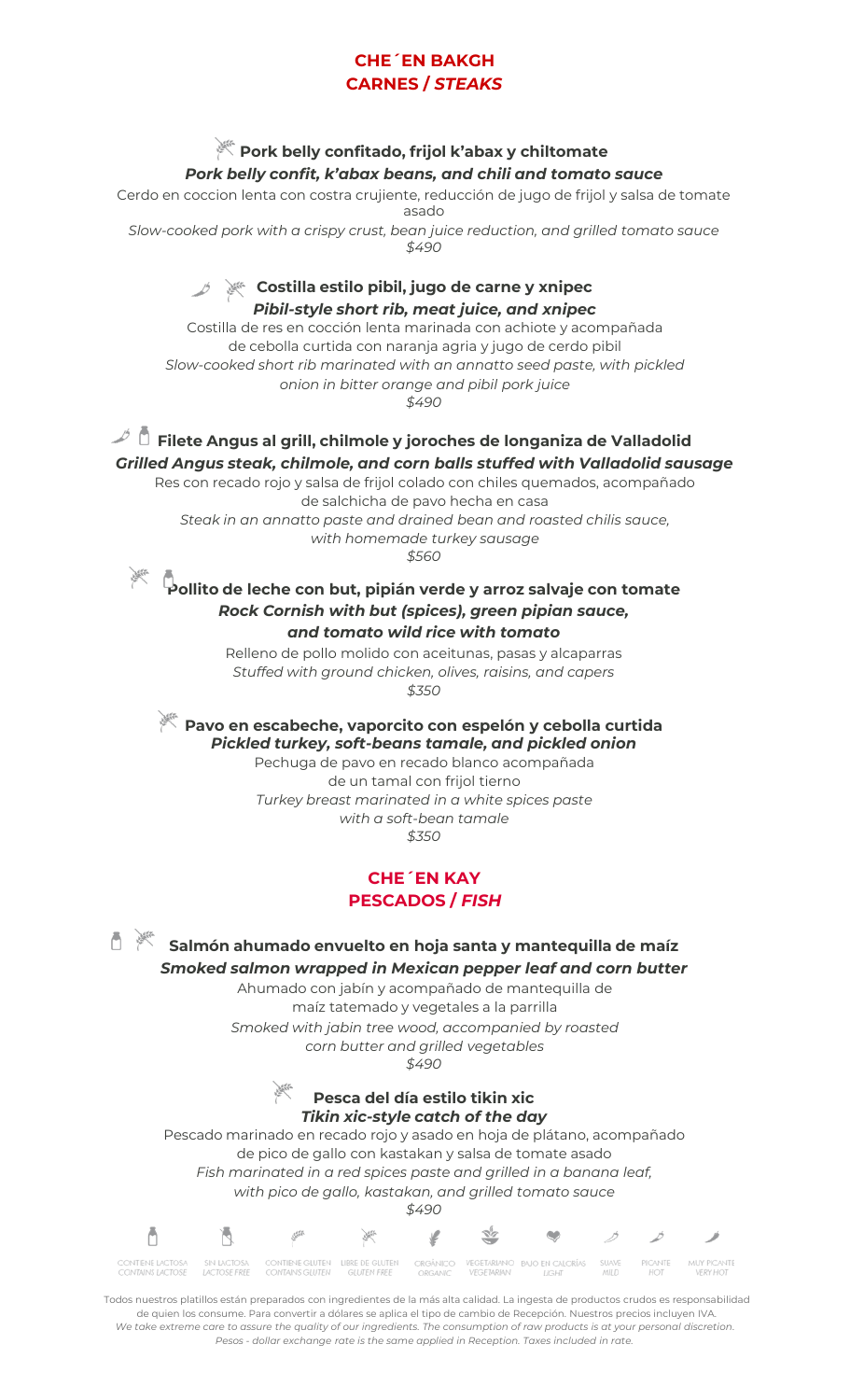

#### **Camarones a la parrilla y salsa de chile xcatic** *Grilled shrimp with xcatic chili sauce*

Acompañados con salsa cremosa de xcatic, arroz cremoso con maíz y vegetales en mantequilla de recado rojo *With a creamy xcatic sauce, creamy rice with corn, and vegetables in a red spices paste butter \$490*

**Pulpo estilo poc chuc, puré de aguacate asado y salsa de frijol colado** *Poc chuc-style octopus, grilled avocado purée, and strained bean sauce*

Marinado en recado blanco con jugo de naranja local y vegetales *Marinated in white spices paste with bitter orange juice and vegetables*

*\$420*

# **CH´ UJUK POSTRES /** *DESSERTS*

**Marquesita**

Crepa crujiente rellena de queso de bola y acompañada de salsa y helado de caramelo *Crispy crepe filled with Dutch cheese and caramel ice cream and sauce \$180*



de quien los consume. Para convertir a dólares se aplica el tipo de cambio de Recepción. Nuestros precios incluyen IVA. *We take extreme care to assure the quality of our ingredients. The consumption of raw products is at your personal discretion. Pesos - dollar exchange rate is the same applied in Reception. Taxes included in rate.*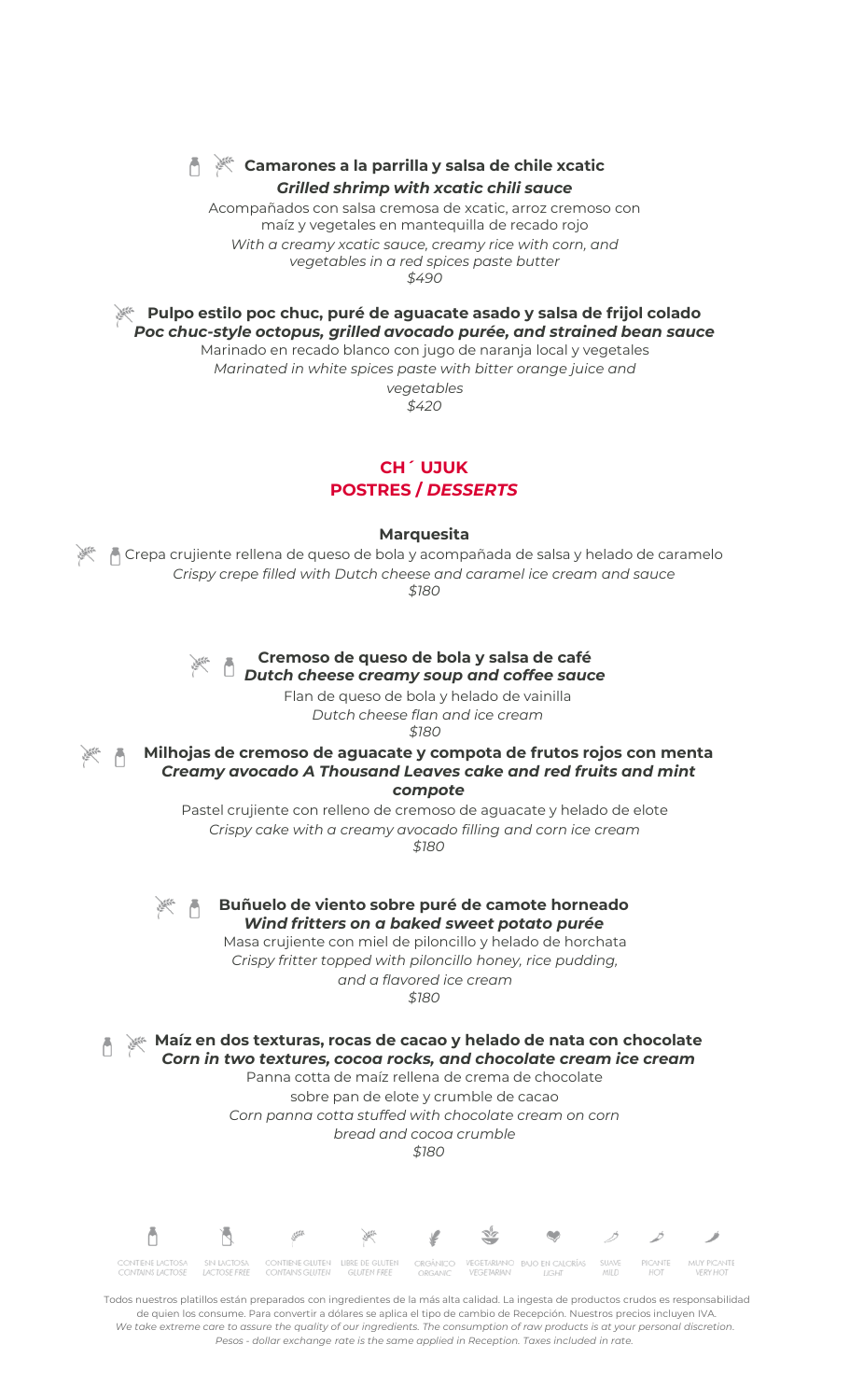### **MENÚ DE NIÑOS /** *KIDS' MENU*

# **CHE´EN U´PIÍTHJ ENTRADAS /** *APPETIZERS*

#### **Empanadas de lomitos estilo Valladolid**  $\frac{1}{2}$ n *Empanadas with Valladolid-style loins*

Tortilla frita rellena de lomo de cerdo con tomate y queso de hebra, acompañado con distintos aderezos y cebolla en naranja agria *Fried tortilla stuffed with pork loins with tomato and Oaxaca cheese, a selection of dressings, and onion in bitter orange \$180*

### **Dedos de pollo acompañados de papas a la francesa** *Chicken fingers with French fries*

Tiras de pechuga de pollo empanizada, salsa de queso de bola y mayonesa de tomate *Strips of breaded chicken breast, Dutch cheese, and tomato mayonnaise sauce \$190*

**Agents Pastas penne o espaguetis /** *Penne pasta or spaghetti*

 $\mathbb{R}$ 

### **(opción libre de gluten) / (***gluten-free option)*

A elegir entre pasta larga o corta con la salsa de su preferencia *Choose between long or short pasta with the sauce of your choice*

#### **Pasta con salsa de tomate /** *Tomato sauce pasta*

**Pasta en salsa blanca con queso de bola** *White sauce pasta with Edam cheese*

**Pasta con mantequilla /** *Butter pasta* n

*\$190*

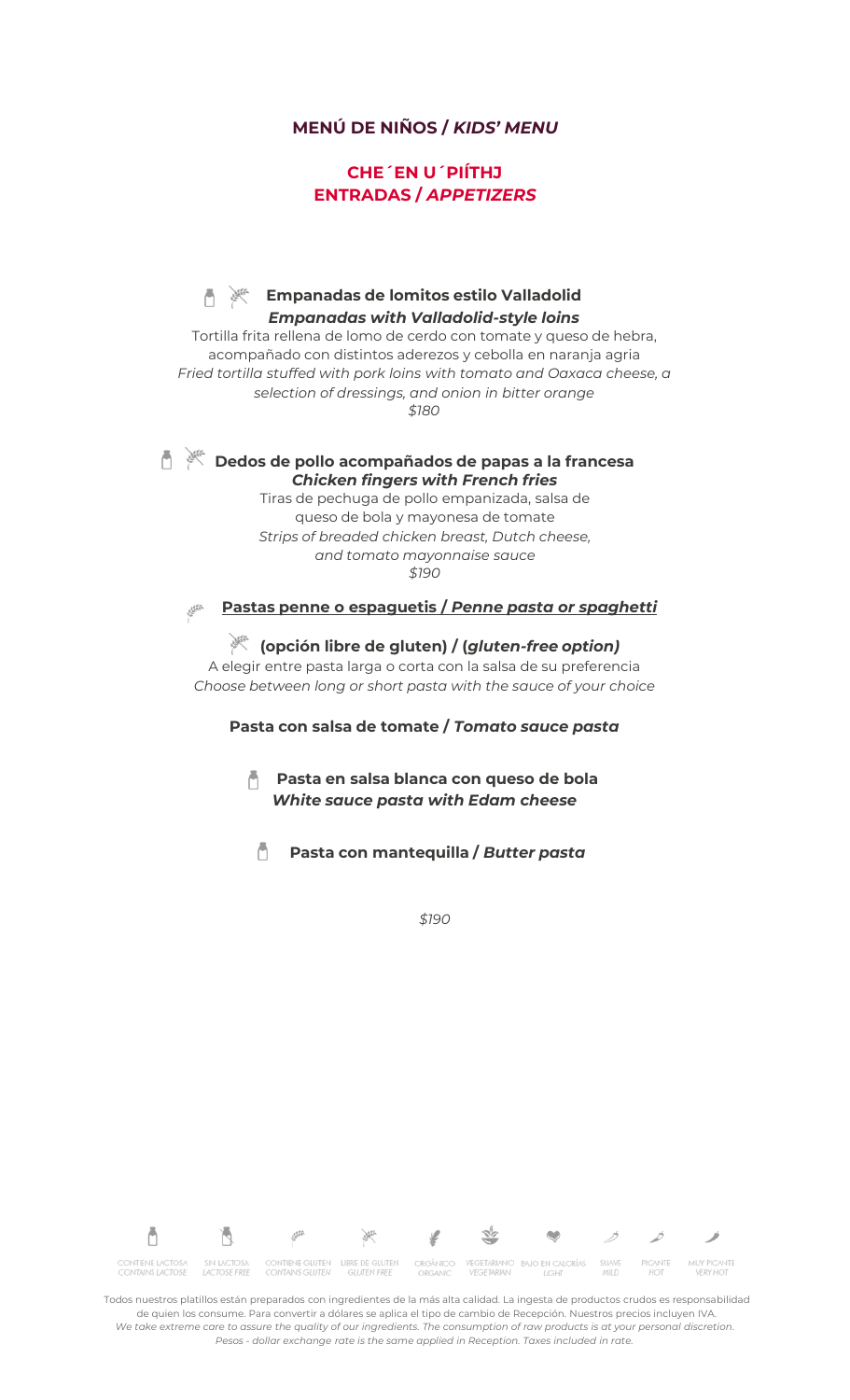

#### **Pechuga de pollo con salsa de albahaca y vegetales en mantequilla** *Chicken breast in basil sauce and buttered vegetables*

Pollo a la parrilla acompañado de arroz al cilantro y vegetales salteados *Grilled chicken with cilantro rice and sautéed vegetables \$190*



**Filete de res al grill con elotes asados** *Grilled beef filet with grilled corn cobs*

Res asada sobre puré de aguacate y acompañada de quesadillas al comal *Grilled beef on an avocado purée with grilled quesadillas \$240*



#### **Salmón a la plancha sobre polenta con maíz** *Grilled salmon on corn polenta*

Acompañado en salsa de naranja agria y vegetales asados *With a bitter orange sauce and grilled vegetables \$490*